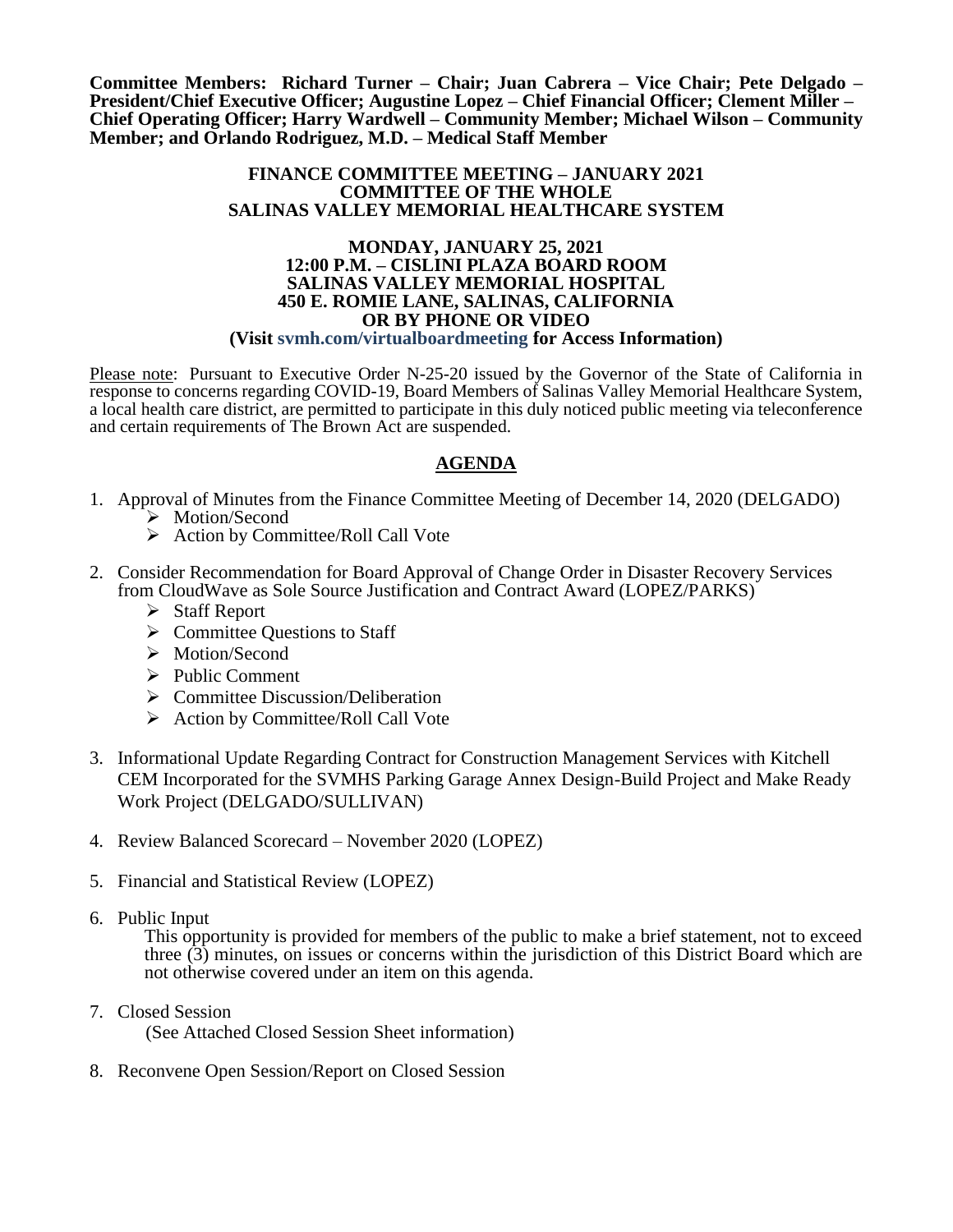- 9. Consider Recommendation for Board Approval of Project Budget and Lease Agreements for Development of 212 San Jose Street Suites 100 and 201 (RADNER/HOFFMAN)
	- Staff Report
	- $\triangleright$  Committee Questions to Staff
	- > Motion/Second
	- $\triangleright$  Public Comment
	- $\triangleright$  Committee Discussion/Deliberation
	- $\triangleright$  Action by Committee/Roll Call Vote
- 10. Consider Recommendation for Board Approval of Agreements Necessary for the Transition of Salinas Family Practice Medical Clinic, Inc. to Salinas Valley Medical Clinic (RADNER/HOFFMAN)
	- Staff Report
	- $\triangleright$  Committee Questions to Staff
	- > Motion/Second
	- $\triangleright$  Public Comment
	- $\triangleright$  Committee Discussion/Deliberation
	- Action by Committee/Roll Call Vote
- 11. Consider Recommendation for Board Approval of Epic Community Connect Project and Program Budget (RADNER/HOFFMAN)
	- $\triangleright$  Staff Report
	- $\triangleright$  Committee Ouestions to Staff
	- > Motion/Second
	- $\triangleright$  Public Comment
	- $\triangleright$  Committee Discussion/Deliberation
	- $\triangleright$  Action by Committee/Roll Call Vote
- 12. Adjournment The February 2021 Finance Committee Meeting is scheduled for **Monday, February 22, 2021, at 12:00 p.m.**

Notes: This Committee meeting may be attended by Board Members who do not sit on this Committee. In the event that a quorum of the entire Board is present, this Committee shall act as a Committee of the Whole. In either case, any item acted upon by the Committee or the Committee of the Whole will require consideration and action by the full Board of Directors as a prerequisite to its legal enactment.

Requests for a disability related modification or accommodation, including auxiliary aids or services, in order to attend or participate in a meeting should be made to the Executive Assistant during regular business hours at 831-755-0741. Notification received 48 hours before the meeting will enable the District to make reasonable accommodations.

The Committee packet is available at the Committee Meeting, at www.svmh.com, and in the Human Resources Department of the District. All items appearing on the agenda are subject to action by the Committee.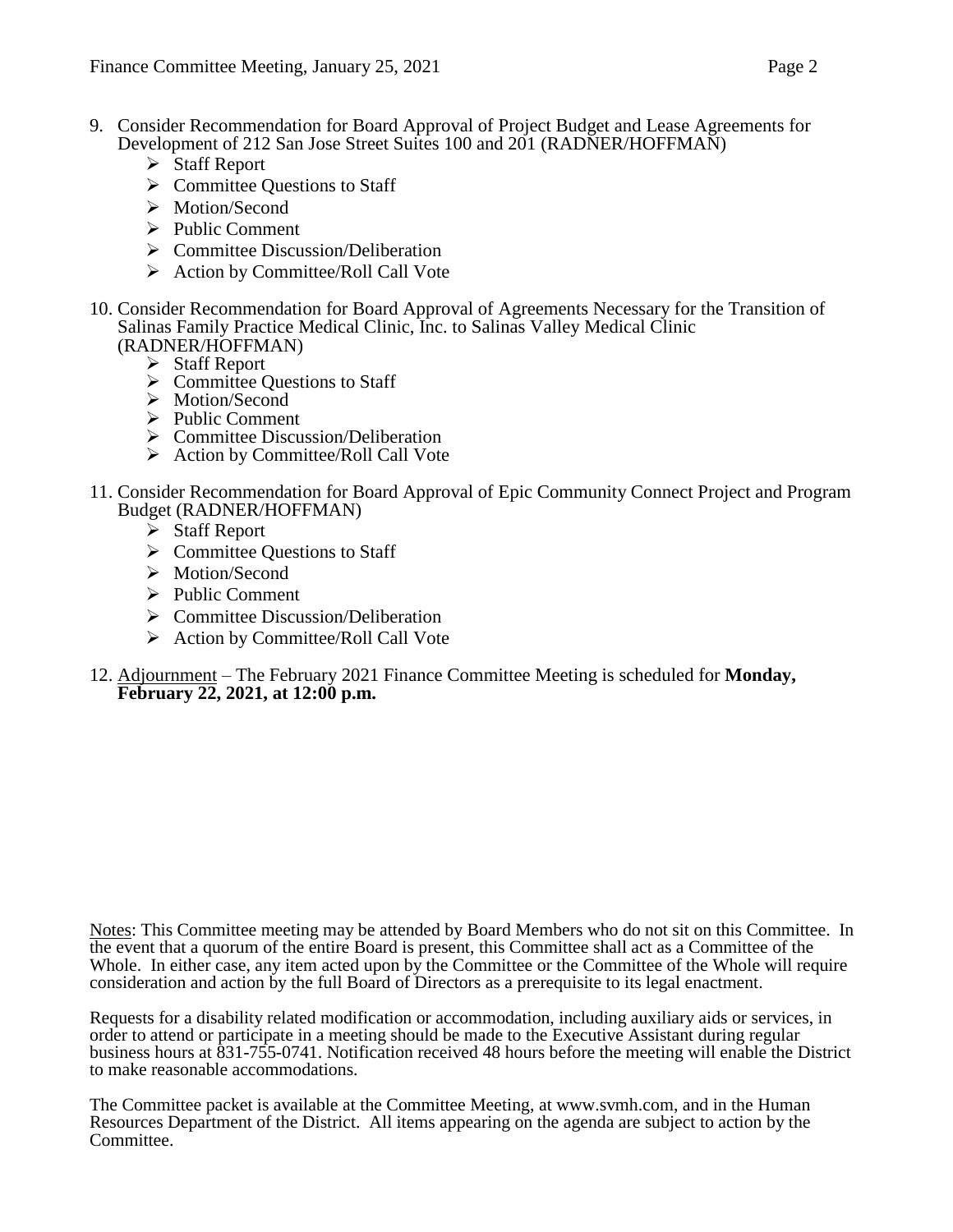### **FINANCE COMMITTEE MEETING OF THE BOARD OF DIRECTORS – COMMITTEE OF THE WHOLE AGENDA FOR CLOSED SESSION**

Pursuant to California Government Code Section 54954.2 and 54954.5, the board agenda may describe closed session agenda items as provided below. No legislative body or elected official shall be in violation of Section 54954.2 or 54956 if the closed session items are described in substantial compliance with Section 54954.5 of the Government Code.

## **CLOSED SESSION AGENDA ITEMS**

### **[ ] LICENSE/PERMIT DETERMINATION** (Government Code §54956.7)

**Applicant(s)**: (Specify number of applicants)

## **[ ] CONFERENCE WITH REAL PROPERTY NEGOTIATORS**

(Government Code §54956.8)

**Property:** (Specify street address, or if no street address, the parcel number or other unique reference, of the real property under negotiation):

**Agency negotiator:** (Specify names of negotiators attending the closed session):

**Negotiating parties**: (Specify name of party (not agent): **Under negotiation:** (Specify whether instruction to negotiator will concern price, terms of payment, or both):

### **[ ] CONFERENCE WITH LEGAL COUNSEL-EXISTING LITIGATION** (Government Code  $$54956.9(d)(1))$ )

**Name of case:** (Specify by reference to claimant's name, names of parties, case or claim numbers):

, or

**Case name unspecified:** (Specify whether disclosure would jeopardize service of process or existing settlement negotiations):

### **[ ] CONFERENCE WITH LEGAL COUNSEL-ANTICIPATED LITIGATION** (Government Code §54956.9)

Significant exposure to litigation pursuant to Section 54956.9(d)(2) or (3) (Number of potential cases):

Additional information required pursuant to Section 54956.9(e):

Initiation of litigation pursuant to Section 54956.9(d)(4) (Number of potential cases):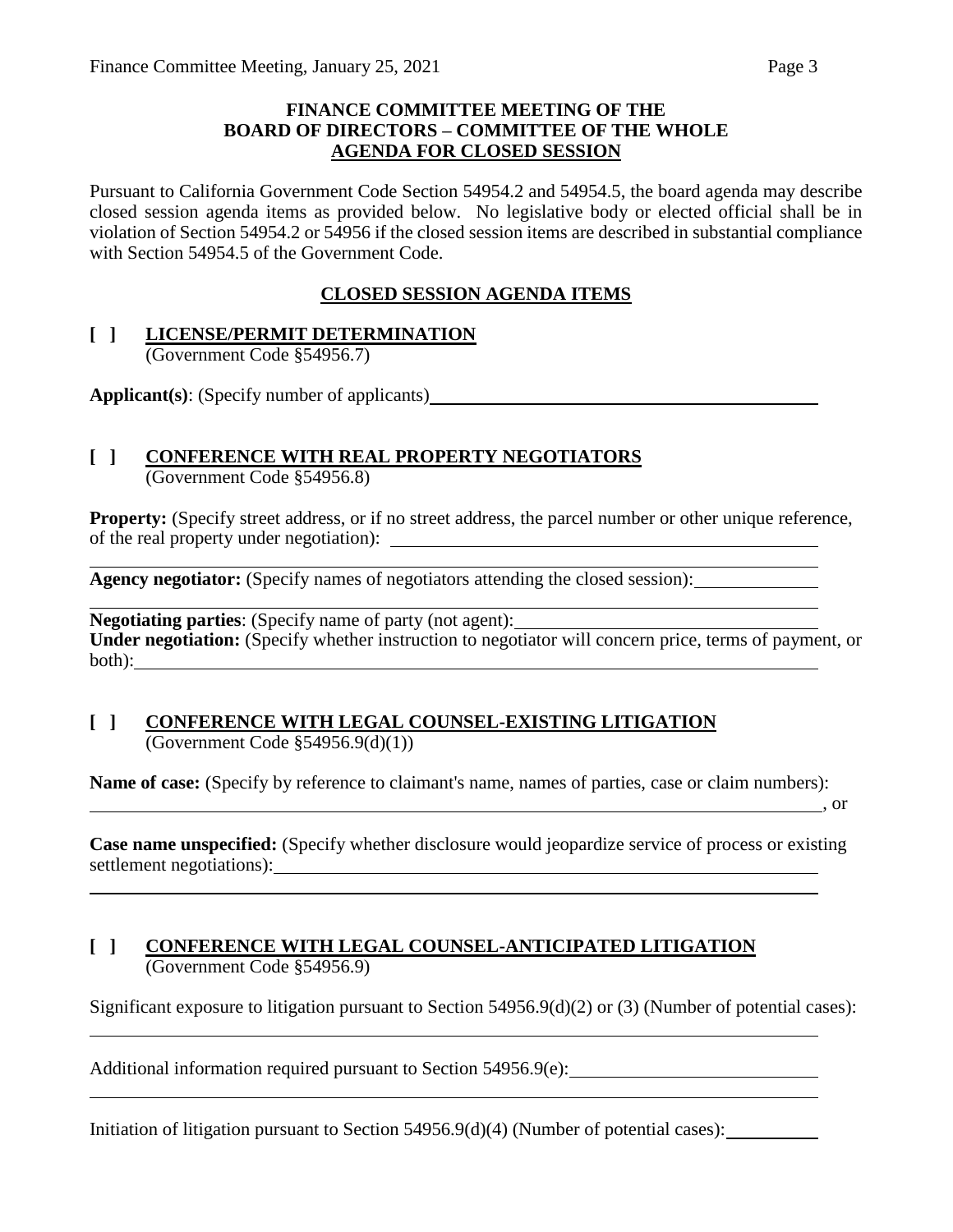## **[ ] LIABILITY CLAIMS** (Government Code §54956.95)

**Claimant:** (Specify name unless unspecified pursuant to Section 54961):

**Agency claimed against**: (Specify name):

# **[ ] THREAT TO PUBLIC SERVICES OR FACILITIES**

(Government Code §54957)

**Consultation with**: (Specify name of law enforcement agency and title of officer):

## **[ ] PUBLIC EMPLOYEE APPOINTMENT**

(Government Code §54957)

**Title**: (Specify description of position to be filled):

## **[ ] PUBLIC EMPLOYMENT**

(Government Code §54957)

**Title:** (Specify description of position to be filled):

### **[ ] PUBLIC EMPLOYEE PERFORMANCE EVALUATION** (Government Code §54957)

**Title:** (Specify position title of employee being reviewed):

### **[ ] PUBLIC EMPLOYEE DISCIPLINE/DISMISSAL/RELEASE** (Government Code §54957)

(No additional information is required in connection with a closed session to consider discipline, dismissal, or release of a public employee. Discipline includes potential reduction of compensation.)

### **[ ] CONFERENCE WITH LABOR NEGOTIATOR** (Government Code §54957.6)

**Agency designated representative:** (Specify name of designated representatives attending the closed session):

**Employee organization**: (Specify name of organization representing employee or employees in question): such a set of the set of the set of the set of the set of the set of the set of the set of the set of the set of the set of the set of the set of the set of the set of the set of the set of the set of the set of